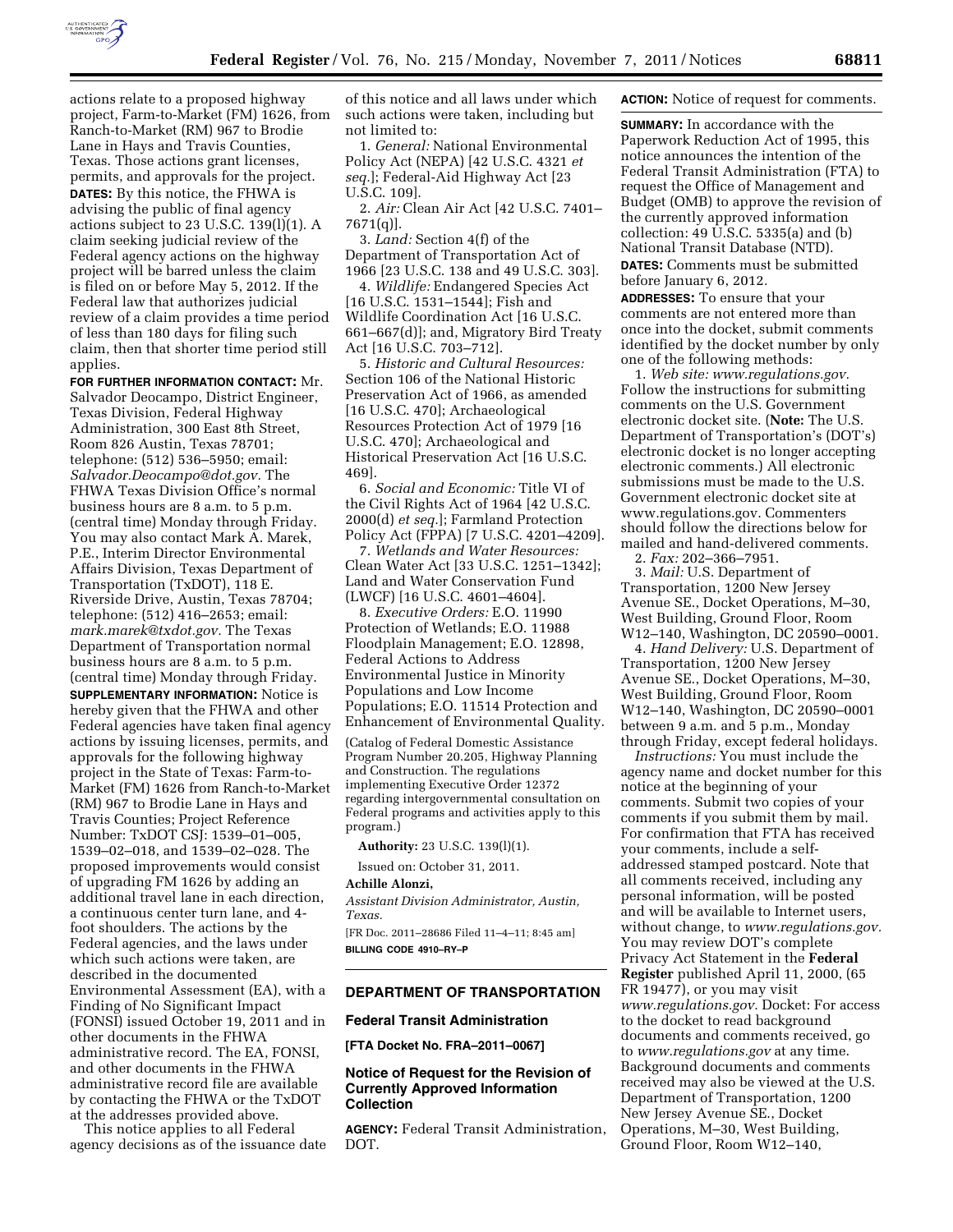Washington, DC 20590–0001 between 9 a.m. and 5 p.m., Monday through Friday, except federal holidays.

**FOR FURTHER INFORMATION CONTACT:** John D. Giorgis, National Transit Database Program Manager, FTA Office of Budget and Policy, (202) 366–5430, or email: *[john.giorgis@dot.gov.](mailto:john.giorgis@dot.gov)* 

**SUPPLEMENTARY INFORMATION:** Interested parties are invited to send comments regarding any aspect of this information collection, including: (1) The necessity and utility of the information collection for the proper performance of the functions of the FTA; (2) the accuracy of the estimated burden; (3) ways to enhance the quality, utility, and clarity of the collected information; and (4) ways to minimize the collection burden without reducing the quality of the collected information. Comments submitted in response to this notice will be summarized and/or included in the request for OMB approval of this information collection.

*Title:* 49 U.S.C. 5335(a) and (b) National Transit Database.

*(OMB Number: 2132–0008).* 

*Background:* 49 U.S.C. 5335(a) and (b) requires the Secretary of Transportation to maintain a reporting system, using a uniform system of accounts, to collect financial and operating information from the nation's public transportation systems. Congress created the NTD to be the repository of transit data for the nation to support public transportation service planning. FTA has established the NTD to meet these requirements, and has collected data for over 30 years. FTA continues to seek ways to reduce the burden of NTD reporting, most recently introducing its new Sampling Manual in 2010 to reduce the burden of passenger mile sampling and introducing its new Small Systems Waiver in 2011 to reduce the reporting burden on small transit systems.

The NTD is comprised of four modules, Rural, Annual, Monthly, and Safety & Security.

*NTD Rural Module:* State DOTs and tribal governments participating in the Tribal Transit Program.

*Estimated Annual Burden:* Currently FTA receives reports from 54 State and Territorial DOTs, and from 56 Tribal Transit grant recipients. Combined, these States and Tribes report on behalf of approximately 1,450 subrecipients from FTA's Rural (Section 5311) Formula Program. For each subrecipient, the State or Tribe provides identifying information, sources of operating funds, sources of capital funds, vehicle revenue miles, vehicle revenue hours, and unlinked passenger trips. Additionally, a revenue vehicle

inventory is reported, as well as total fatalities, injuries, and safety incidents for the year. FTA estimates that it takes approximately 20 hours to report on behalf of each subrecipient, including the time needed for the subrecipient to gather the information and report it to its State DOT, the time for the State DOT to assemble the data and submit it to FTA, and the time to respond to validation questions from FTA about the data.

*Estimated Total Annual Burden:*  29,000 hours.

*Frequency:* Annual reports. *NTD Annual Module—Small Systems Waiver:* FTA expects about 300 transit systems with 30 or fewer vehicles to claim a Small Systems Waiver.

*Estimated Annual Burden:* FTA provides reduced reporting requirements to urbanized area transit systems with 30 or fewer vehicles. These systems are exempt from sampling for passenger miles and report only summary financial and operating statistics compared to full reporters in urbanized areas, similar to what is required of the rural subrecipients. Additionally, they also report contact information, funding allocation information, a revenue vehicle inventory, the number of stations and maintenance facilities, and total injuries, fatalities, and safety incidents. The reports are also required to be reviewed by an auditor and certified by the CEO. Systems with this waiver are also exempt from the Monthly and Safety & Security Modules. FTA estimates that completing a report for a Small Systems Waiver requires approximately 27 hours, including time to assemble the information and respond to validation questions from FTA about the report.

*Estimated Total Annual Urban Burden:* 8,100 hours.

*Frequency:* Annually.

*NTD Annual Module—Full Reports:*  FTA expects about 400 transit systems to file complete reports, including 10 reports that represent a consolidated report from numerous small systems.

*Estimated Annual Burden:* The Full Report to the Annual Module is comprehensive. Basic contact information, as well as information on subrecipients and purchased transportation contracts must be provided. Sources of funds for operating expenses and capital expenses must be provided, as well as detailed operating and capital expenses for each mode by function and object class. Key service data collected includes vehicle revenue miles, vehicle revenue hours, unlinked passenger trips, and passenger miles traveled; these must be provided by

average weekday, average Saturday, average Sunday, and as an annual total. Most systems that do not inherently collect passenger mile information (such as a ferryboat or commuter rail) must conduct random sampling for passenger mile information. Large systems with more than 100 vehicles are required to sample for passenger miles every year, whereas smaller systems are only required to sample every third year. A comprehensive revenue vehicle inventory is collected, as well as information on fixed guideway mileage, passenger stations, maintenance facilities, fuel consumption, employee hours, and maintenance breakdowns. Reports are also required to be reviewed by an auditor and certified by the system CEO. Approximately 100 large systems are required to sample for passenger miles each year, while approximately 300 small systems are able to sample every three years. FTA estimates that it takes approximately 340 hours per year to sample for passenger miles, which is amortized over three years for small systems. FTA estimates that completing the remaining financial, operating, resource, and capital asset information requires approximately 200 hours per year per transit system, including gathering the information, completing the forms, and responding to validation questions.

*Estimated Total Burden:* 210,000 hours.

*Frequency:* Annually.

*NTD Monthly Module:* FTA expects about 450 transit systems to report to the Monthly Module.

*Estimated Annual Burden:* Each month, vehicle revenue miles, vehicle revenue hours, unlinked passenger trips, and vehicles operated in maximum service are submitted to the Monthly Module. FTA estimates that it takes approximately 4 hours each month for each system to report the data, including collecting and assembling the data for each mode, filling out the form, and responding to any validation questions in regards to the data.

*Estimated Total Annual Urban Burden:* 19,200 hours.

*Frequency:* Monthly.

*NTD Safety & Security Module:* FTA expects about 450 transit systems to report to the Safety & Security Module.

*Estimated Annual Burden:* Each system provides an annual report on the total number of security personnel, and an annual CEO certification of the safety data. Each month, systems provide a summary report of all minor fires and all incidents resulting in single-person injuries due to slips, falls, or electrical shocks. Additionally, systems must provide a detailed report within 30 days